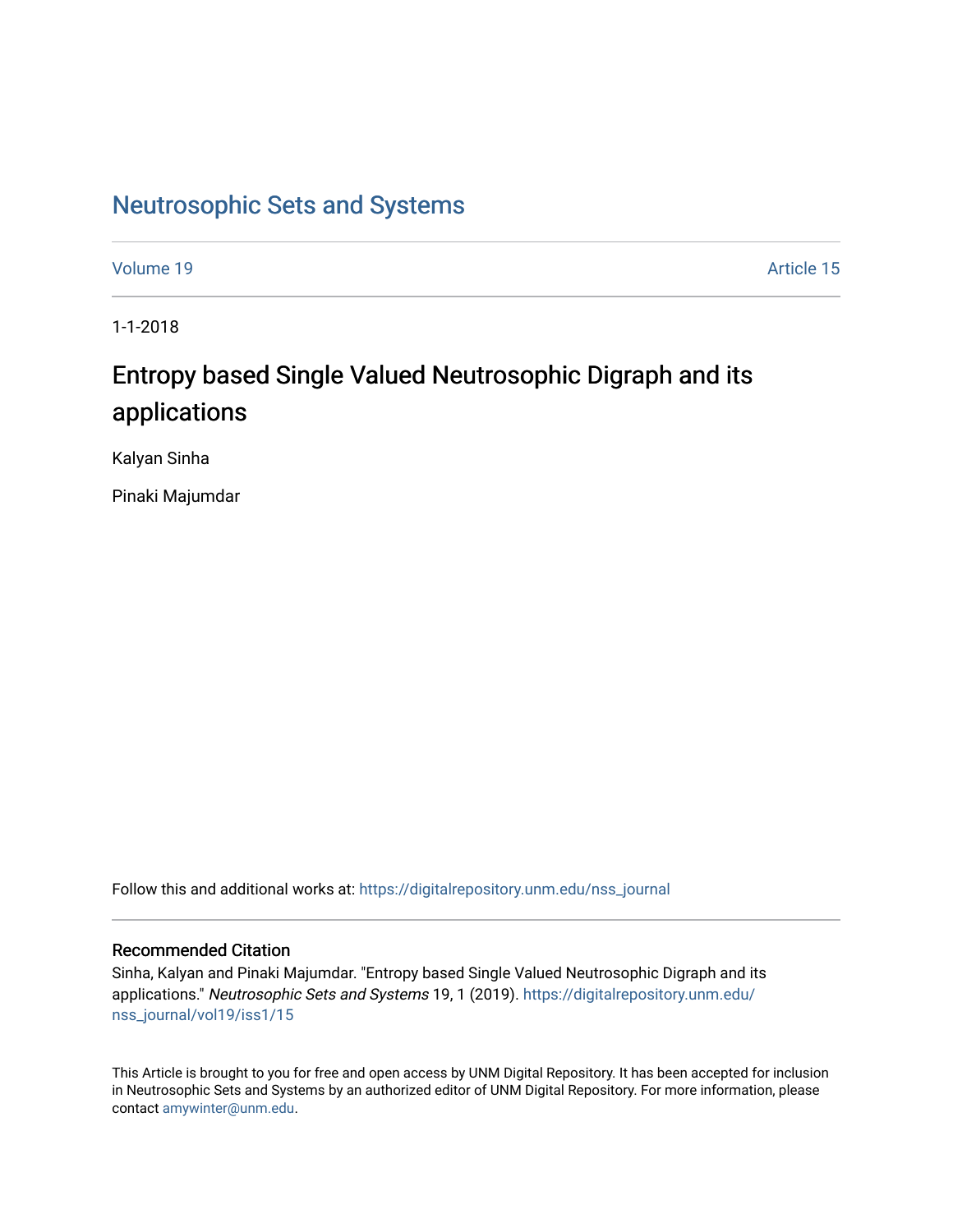

*University of New Mexico* 



## Entropy based Single Valued Neutrosophic Digraph and its applications

Kalyan Sinha<sup>1</sup>, Pinaki Majumdar<sup>2</sup>

<sup>1</sup>Department of Mathematics, PSTDS Vidyapith, Chinsurah, India 712305. E-mail: kalyansinha $90@$ gmail.com

<sup>2</sup>Department of Mathematics, MUC Womens' College, Burdwan, India 713104. E-mail: pmajumdar2@rediffmail.com

Abstract: This paper introduces the single valued neutrosophic (i.e. SVN) digraph. The basic terminologies and operations of SVN digraphs have been defined. Later certain types of SVN digraphs are

Keywords: SVN set, SVN digraph, Entropy, Similarity, Decision making.

## 1 Introduction

In 1995, neutrosophic logic and set theory was introduced by Smarandache [22, 23]. The neutrosophic sets are characterized by a truth membership function(t), a falsity membership function (f) and an indeterminacy membership function(i) respectively, which lies between the nonstandard unit interval  $[0, 1]^*$ . Unlike intuitionistic fuzzy sets, here the uncertainties present i.e. the indeterminacy factor, is independent of truth and falsity values. Hence Neutrosophic sets are more general than intuitionistic fuzzy set [6] and draw a special attraction to the researchers. Later on Wang et al. [25] introduced a special type of neutrosophic set say single valued neutrosophic set (SVNS). They also introduced the interval valued neutrosophic set (IVNS) in [26]. The SVN set is a generalization of classical set, fuzzy set [27], intuitionistic fuzzy set [6] etc. To see the practical application of the neutrosophic sets and SVN sets, one may see [1, 2, 3, 4, 7, 8] etc.

On the other hand, nowadays graphs and digraphs are widely used by the researchers to solve many pratical problems. The graphs are used as a tool for solving combinatorial problems in algebra, analysis, geometry etc. Many works on fuzzy graph theory, fuzzy digraph theory, intuitionistic fuzzy graphs, soft digraphs etc. are carried out by a number of researchers [12, 13, 15, 16, 17, 21]. Four main categories of neutrosophic graphs have been defined by Samarandache in the paper [24]. However the concept of single valued neutrosophic graphs was introduced by Broumi et al. [9, 10, 11].

In this paper we have introduced the notion of SVN digraphs for the first time. In section 2, some preliminaries regarding neutrosophic sets, graph theory, SVN sets etc. are discussed. In section 3, we have defined the SVN digraph and some terminologies regarding SVN digraphs with examples. We have solved a real life problem by using SVN digraph in Section 4. In Section 5, we have defined the volume of a SVN digraph and also the similarity measure between two SVN digraphs by using the volume of each SVN digraph. Finally in this section, we have computed shown and some of the important properties of SVN digraphs are investigated. Finally SVN digraphs are applied in solving a multicriterion decision making problems.

the similarity measure of the digraphs of Section 4 and compared the results. Section 6 concludes the paper.

## 2 Preliminaries

In this section, we will discuss some definitions and terminologies regarding neutrosophic sets which will be used in the rest of the paper. However, for details on the neutrosophic sets, one can see [20].

Definition 1 *[20] Let* X *be a universal set. A neutrosophic set* A *on* X is characterized by a truth membership function  $t_A$ , an *indeterminacy membership function*  $i_A$  *and a falsity membership function*  $f_A$ *, where*  $t_A$ *,*  $i_A$ *,*  $f_A$  :  $X \rightarrow [0, 1]$ *, are functions and*  $\forall x \in X$ ,  $x = x(t_A(x), i_A(x), f_A(x)) \in A$  *is a single valued neutrosophic element of* A*.*

*A single valued neutrosophic set (SVNS)* A *over a finite universe*  $X = \{x_1, x_2, \ldots, x_n\}$  *is represented as below:* 

$$
A = \sum_{i=1}^{n} \frac{x_i}{\langle t_A(x_i), i_A(x_i), f_A(x_i) \rangle}
$$

Definition 2 *[20] The complement of a SVNS* A *is denoted by* A<sup>c</sup> *and is defined by*  $t_{A^c}(x) = f_A(x), i_{A^c}(x) = 1-i_A(x), f_{A^c}(x) =$  $t_A(x)$   $\forall x \in X$ .

Definition 3 *[20] A SVNS* A *is contained in the other SVNS* B*, denoted as*  $A \subseteq B$ *, if and only if*  $t_A(x) \le t_B(x)$ *,*  $i_A(x) \le i_B(x)$ *and*  $f_A(x) \ge f_B(x)$   $\forall x \in X$ *. Two sets will be equal if*  $A \subseteq B$ *and*  $B \subseteq A$ *.* 

Definition 4 *[20] Suppose* N(X) *be the collection of all SVN sets on X* and  $A, B \in N(X)$ *. A similarity measure between two SVN sets* A *and* B *is a function*  $S: N(X) \times N(X) \rightarrow [0,1]$ *which satisfies the following condition:*

(i) 
$$
0 \le S(A, B) \le 1
$$
,

(ii)  $S(A, B) = 1$  *if and only if*  $A = B$ .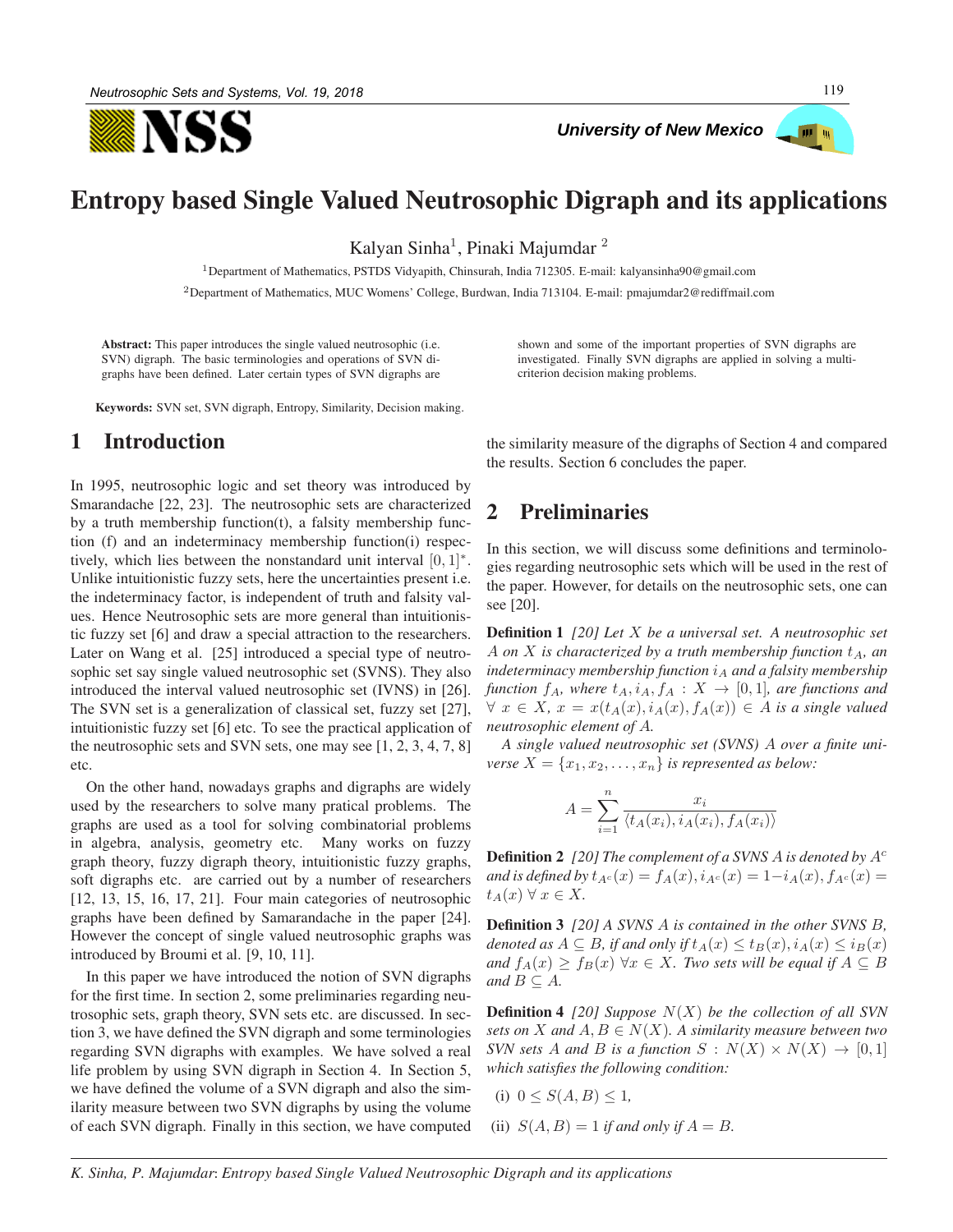- iii)  $S(A, B) = S(B, A)$
- (iv) If  $A \subseteq B \subseteq C$ , then  $S(A, C) \leq S(A, B)$  and  $S(A, C) \leq$  $S(B, C)$  for all  $A, B, C \in N(X)$

Note that here  $(i)$ - $(iii)$  are essential for any similarity measure an  $\mathcal{L} \mathbf{P} = \mathbf{P} \mathbf{P} = \mathbf{P} \mathbf{P} \mathbf{P} = \mathbf{P} \mathbf{P} \mathbf{P} \mathbf{P} \mathbf{P} \mathbf{P} \mathbf{P} \mathbf{P} \mathbf{P} \mathbf{P} \mathbf{P} \mathbf{P} \mathbf{P} \mathbf{P} \mathbf{P} \mathbf{P} \mathbf{P} \mathbf{P} \mathbf{P} \mathbf{P} \mathbf{P} \mathbf{P} \mathbf{P} \mathbf{P} \mathbf{P} \mathbf{P} \mathbf{P} \mathbf{P} \mathbf{P} \$ 

**Definition 5** [20] The entropy of SVNS A is defined as a functio.  $E: N(X) \rightarrow [0,1]$  which satisfies the following axioms

- (i)  $E(A) = 0$  if A is a crisp set.
- (ii)  $E(A) = 1$  if  $(t_A(x), i_A(x), f_A(x)) = (0.5, 0.5, 0.5)$   $\forall x \in$  $X<sub>l</sub>$
- (iii)  $E(A) \ge E(B)$  if A is more uncertain than B i.e.  $t_A(x)$  +  $f_A(x) \le t_B(x) + f_B(x)$  and  $|i_A(x) - i_{A^c}(x)| \le |i_B(x) - i_{A^c}(x)|$  $i_{B^c}(x) \mid \forall x \in X \ A, B \in X.$
- (iv)  $E(A) = E(A^c) \forall A \in N(X)$ , where  $N(X)$  is the collectio. of all SVNS over X

**Example 6** An entropy measure of an element  $x_1$  of a SVNS A can be calculated as follows

$$
E_1(x_1) = 1 - (t_A(x_1) + f_A(x_1)) \times |i_A(x_1) - i_{A^c}(x_1)|.
$$

<sup>P</sup> ) - - & tions of mathematics like Chinese post-man problems, shortes ( - - <sup>S</sup> ) - - - ) - see anv standard reference, e.g. [14] or [19]

#### 3 **SVN Digraph**

 $In$  - <sup>Z</sup> - <sup>Z</sup> - [ -  ) D for the first time corresponding to a SVNS  $V_D =$  $\{(v_i, \langle t_{V_D}(v_i), i_{V_D}(v_i), f_{V_D}(v_i) \rangle), i = 1, ..., n\}$  over a fi nite universal set X. For sake of implicity henceforth we wil denote  $V_D$  by  $V_D = \{v_1, v_2, \ldots, v_n\}$  in the rest of paper

**Definition 7** A SVN digraph D is of the form  $D = (V_D, A_D)$ where

- (i)  $V_D = \{v_1, v_2, v_3, \ldots, v_n\}$  such that the functions  $t_{V_D}$ :  $V_D \rightarrow [0, 1], i_{V_D} : V_D \rightarrow [0, 1], f_{V_D} : V_D \rightarrow [0, 1]$ denote the truth-membership function, a indeterminacy membership function and falsity-membership function of th element  $v_i \in V_D$  respectively and  $0 \le t_{V_D}(v_i) + i_{V_D}(v_i) +$  $f_{V_D}(v_i) \leq 3, \forall v_i \in V_D, i = 1, 2, \ldots, n.$
- (ii)  $A_D = \{(v_i, v_j); (v_i, v_j) \in V_D \times V_D\}$  provided  $0 < E(v_i)$  - $E(v_j) \leq 0.5$  and the functions  $t_{A_D} : A_D \to [0,1], i_{A_D}$ :  $A_D \rightarrow [0,1], f_{A_D}: A_D \rightarrow [0,1]$  are defined b

 $t_{A_D}(\{v_i, v_j\}) \leq min[t_{V_D}(v_i), t_{V_D}(v_j)],$  $i_{A_D}(\{v_i, v_j\}) \ge max[i_{V_D}(v_i), i_{V_D}(v_j)],$  $f_{A_D}(\{v_i, v_j\}) \geq max[f_{V_D}(v_i), f_{V_D}(v_j)]$  where  $t_{A_D}, i_{A_D}, f_{A_D}$  denotes the truth-membership func tion, a indeterminacy-membership function and falsity membership function of the arc  $(v_i, v_j) \in A_D$  respectivel where  $0 \leq t_{A_D}(v_i, v_j) + i_{A_D}(v_i, v_j) + f_{A_D}(v_i, v_j) \leq 3$  $\forall (v_i, v_j) \in A_D, i, j \in \{1, 2, \dots n\}$ 

We call  $V_D$  as the vertex set of D,  $A_D$  as the arc set of D wher  $E(v)$  is the entropy of the vertex v. Please note that if  $E(v_i) =$  $E(v_j)$ , then  $\{(v_i, v_j), (v_j, v_i)\}\in A_D$ . Since for a vertex  $v\in V_D$ of a SVN digraph D we have  $E(v) = E(v)$ , thus every vertex of SVN digraph D contains a loop  $(v, v)$  at v. On the other hand,  $E(v_i) - E(v_j) > 0.5$ , we define that there exists no arc betwee the vertices  $v_i$  and  $v_j$ . A SVN digraph  $D = (V_D, A_D)$  is said to be symmetric if  $(u, v) \in A_D$  implies  $(v, u) \in A_D$ . On the other hand, D is asymmetric if  $(u, v) \in A_D$  implies  $(v, u) \notin A_D$ 

**Remark 8** Here, we are trying to represent a SVN set by a SV. digraph. For this reason, we have taken a SVN set  $V_D$  and have considered the set  $V_D$  as the vertex set of the SVN Digraph D Thus we are only considering the entropy of the vertex set  $V_D$  c the SVN digraph D. However we have seen that the arc set  $A_D$ of D forms a new SVN set and we have the following corollary

**Corollary 9** The arc set  $A_D$  of a SVN digraph  $D = (V_D, A_D)$ forms a neutrosophic set on  $X \times X$ 

**Example 10** Consider the SVN digraph  $D_1 = (V_{D_1}, A_{D_1})$ in Figure 1 with vertex set  $V_{D_1} = \{v_1, v_2, v_3, v_4\}$ and a  $= \{ (v_2, v_1), (v_1, v_3), (v_2, v_3),\}$  $(v_2, v_4), (v_3, v_4), (v_4, v_1) \}$  with one loop at each vertex a follows

|                  | $v_1$                      | $v_2$           | $v_3$                     | $v_4$ |
|------------------|----------------------------|-----------------|---------------------------|-------|
| $t_{V_{\rm{B}}}$ | 0.4                        |                 | $0.4 \quad 0.5$           | 0.2   |
| $i_{V_D}$        | 0.1                        |                 | $0.3 \quad 0.2 \quad 0.5$ |       |
| $f_{V_D}$        | 0.2                        | $0.1 \quad 0.5$ |                           | 0.3   |
|                  | $0.52 \quad 0.8 \quad 0.4$ |                 |                           |       |



Figure 1: The SVN Digraph  $D_1$ 

**Remark 11** (i) In a SVN digraph D, if  $x = (v_i, v_j)$  is an arc we say that x is *incident* with  $v_i$  and  $v_j$ ;  $v_i$  is *adjacent to*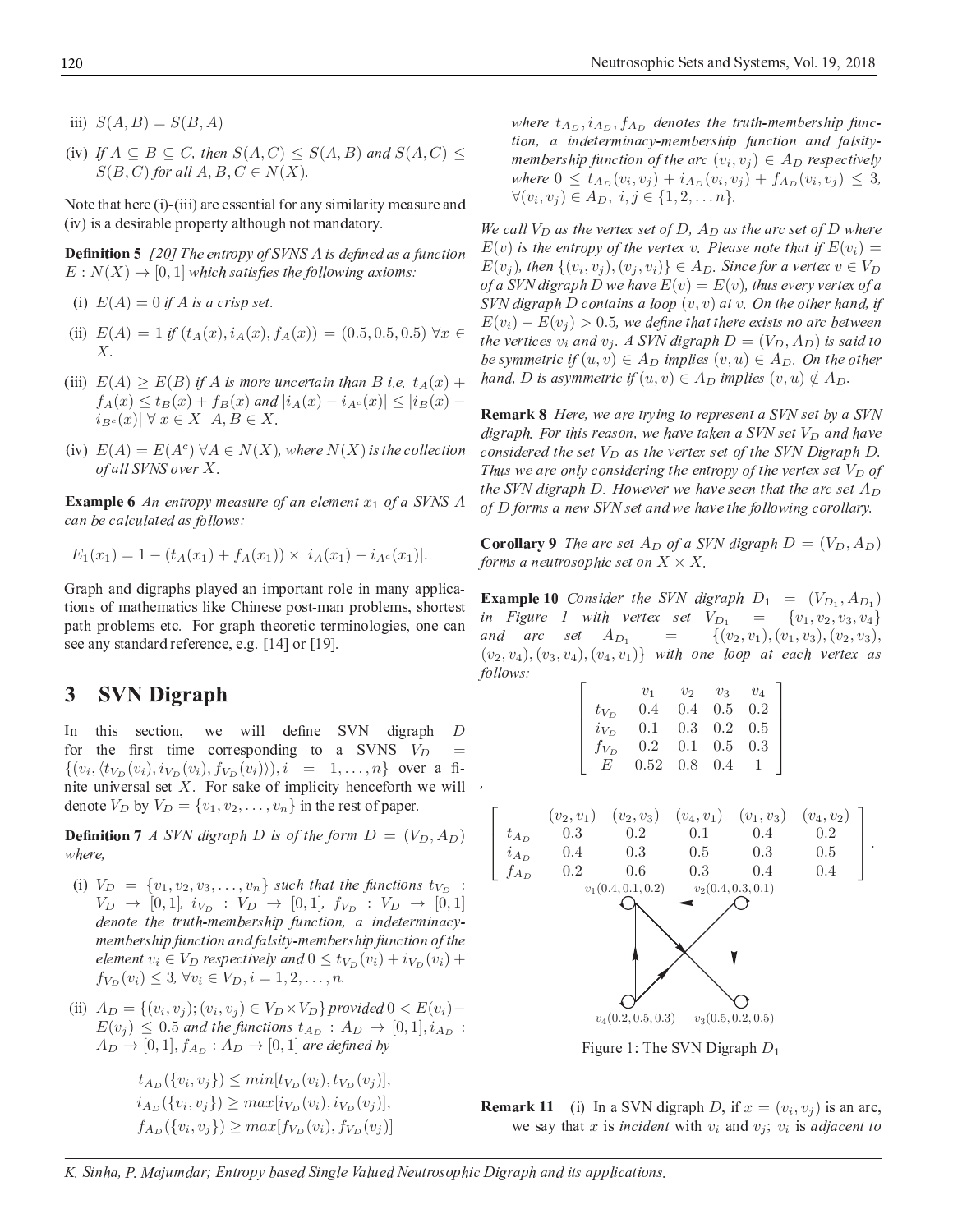$v_i$ ; and  $v_i$  is *adjacent from*  $v_i$ . It is customary to represent a digraph by a diagram with nodes representing the vertices and directed line segments (arcs) representing the arcs of the digraph. Every vertex of any SVN digraph contains loops by definition. For the sake of simplicity, we define  $(t_{A_D}(v, v), i_{A_D}(v, v), f_{A_D}(v, v)) = (0, 1, 1)$  for each arc  $(v, v) \in A_D$  of a SVN digraph D.

(ii) The *order* of *D*, denoted by  $|D|$ , is the number of vertices of  $D$ . The size of a SVN digraph  $D$ , is the number of arcs of D i.e.  $|A_D|$ . For example, the order and size of the digraph  $D_1$  in Figure 1 is 4 and 9 respectively.

**Definition 12** A SVN-subdigraph  $H = (V_H, A_H)$  of a SVNdigraph  $D = (V_D, A_D)$  is a SVN-digraph such that

- (i)  $V_H \subseteq V_D$  where  $t_{V_H}(v_i) \leq t_{V_D}(v_i)$ ,  $i_{V_H}(v_i) \leq i_{V_D}(v_i)$ ,  $f_{V_H}(v_i) \geq f_{V_D}(v_i)$   $\forall v_i \in V_H$ .
- (ii)  $A_H \subseteq A_D$  where  $t_{A_H}(v_i, v_j) \le t_{A_D}(v_i, v_j)$ ,  $i_{A_H}(v_i, v_j) \le$  $i_{A_D}(v_i, v_j)$ ,  $f_{A_H}(v_i, v_j) \geq f_{A_D}(v_i, v_j)$   $\forall (v_i, v_j) \in A_H$ .

**Example 13** Consider the SVN digraph  $D_2 = (V_{D_2}, A_{D_2})$  in Figure 2 with vertex set  $V_{D_2} = \{v_1, v_2, v_3\}$  and arc set  $A_{D_2} =$  $\{(v_2, v_1), (v_1, v_3), (v_2, v_3)\}\$  with one loop at each vertex as follows:

$$
\begin{bmatrix}\nv_1 & v_2 & v_3 \\
t_{V_D} & 0.4 & 0.4 & 0.5 \\
i_{V_D} & 0.1 & 0.3 & 0.2 \\
f_{V_D} & 0.2 & 0.1 & 0.5 \\
E & 0.52 & 0.8 & 0.4\n\end{bmatrix}
$$
\n
$$
(v_2, v_1) \quad (v_2, v_3) \quad (v_1, v_3)
$$
\n
$$
t_{A_D} \quad 0.3 \quad 0.2 \quad 0.4
$$
\n
$$
i_{A_D} \quad 0.4 \quad 0.3 \quad 0.3
$$
\n
$$
f_{A_D} \quad 0.2 \quad 0.6 \quad 0.4
$$

It is clear that the SVN digraph  $D_2$  in Figure 2 is a SVN subdi-



Figure 2: The SVN Digraph  $D_2$ 

graph of  $D_1$  in Figure 1.

**Definition 14** A SVN-digraph  $K = (V_K, A_K)$  is a spanning SVN-subdigraph of a SVN-digraph  $D = (V_D, A_D)$  if

- (i)  $V_K = V_D$  where  $t_{V_K}(v_i) = t_{V_D}(v_i)$ ,  $i_{V_K}(v_i) = i_{V_D}(v_i)$ ,<br> $f_{V_K}(v_i) = f_{V_D}(v_i)$   $\forall v_i \in V_K$ .
- (ii)  $A_K \subseteq A_D$  where  $t_{A_K}(v_i, v_j) = t_{A_D}(v_i, v_j), i_{A_K}(v_i, v_j) =$  $i_{A_D}(v_i, v_j), f_{A_K}(v_i, v_j) = f_{A_D}(v_i, v_j) \ \ \forall (v_i, v_j) \in A_K.$

**Definition 15** For vertices  $u, v$  in a SVN digraph D, a  $u$ -v SVN path  $P = (V_P, A_P)$  is a SVN subdigraph of D whose distinct vertices and arcs can be written in an alternating sequence:

$$
v_1(v_1, v_2)v_2(v_2, v_3)v_3\cdots v_{k-1}(v_{k-1}, v_k)v_k,
$$

where  $v_1 = u, v_k = v$  and  $t_{A_D}(v_i, v_{i+1}) > 0, i_A(v_i, v_{i+1}) >$  $0, f_A(v_i, v_{i+1}) > 0, 0 < E(v_i) - E(v_{i+1}) \leq 0.5, \ \forall 1 \leq i \leq k.$ Further, if  $(v, u)$  is an arc in D, then the subdigraph P together with  $(v, u)$  is a SVN cycle of length k or a k-SVN cycle in D. For convenience, we denote the cycle as  $C = [v_1, v_2, \dots v_k]$ . A SVN digraph having no cycle of length greater than 1 is said to be acyclic. A 1-cycle consists of a vertex  $v$  and a loop at  $v$ .

**Definition 16**  $\Lambda$  SVN digraph  $D$  is said to be connected if the simple SVN graph  $G$  associated to  $D$  (i.e., the graph with vertex set  $V_D$  and edge set  $\{ \{u, v\} : (u, v) \in A_D, u \neq v \}$  is connected. The SVN digraph D is said to be strongly connected if for every pair  $(u, v)$  of vertices, D contains a  $u$ -v SVN path and a v-u SVN path both. The maximal connected (resp. strongly connected) SVN subdigraphs of D are called components (resp. strong components) of SVN D.

**Definition 17** Let  $D = (V_D, A_D)$  be a SVN digraph. Then the outdegree (resp. indegree) of any vertex  $v$  is sum of degree of truth-membership, sum of degree of indeterminacy-membership and sum of degree of falsity-membership of all those arcs which are adjacent from (resp. to) vertex v denoted by  $O_d(v)$  =  $O(d_t(v), d_i(v), d_f(v))$  and  $I_d(v) = I(d_t(v), d_i(v), d_f(v))$ , where,

 $d_t(v) = \frac{1}{n} \sum t_{A_D}(u, v)$  denotes the degree of truth membership  $d_i(v) = \frac{1}{n} \sum i_{A_D}(u, v)$  denotes the degree of indeterminacy members  $d_f(v) = \frac{1}{n} \sum f_{A_D}(u, v)$  denotes the degree of falsity membership,

where  $n$  is the number of arcs adjacent from (resp. to) vertex  $v$ .

**Example 18** Consider the SVN digraph  $D_1$  in Figure 1. Here we have, the outdegree and indegree of each vertex as follows:

$$
O_d(v_1) = (0.8, 0.86, 0.88), O_d(v_2) = (0.05, 0.73, 0.7),
$$
  
\n
$$
O_d(v_3) = (0, 1, 1), O_d(v_4) = (0.05, 0.83, 0.78),
$$
  
\n
$$
I_d(v_1) = (0.07, 0.82, 0.75), I_d(v_2) = (0.04, 0.90, 0.88),
$$
  
\n
$$
I_d(v_3) = (0.1, 0.76, 0.83), I_d(v_4) = (0, 1, 1).
$$

**Remark 19** The set of in-degrees (out-degrees) of the vertices of an SVN digraph forms a neutrosophic set on  $V_D$  (i.e. on X).

**Definition 20** A SVN digraph  $D = (V_D, A_D)$  is called k-regular SVN digraph if the sum of outdegree and indegree of each vertex v is k. That is,  $d(v) = \sum \{O_d(v) + I_d(v)\} = (k, k, k)$  for all  $v \in V_D$ .

K. Sinha, P. Majumdar; Entropy based Single Valued Neutrosophic Digraph and its applications.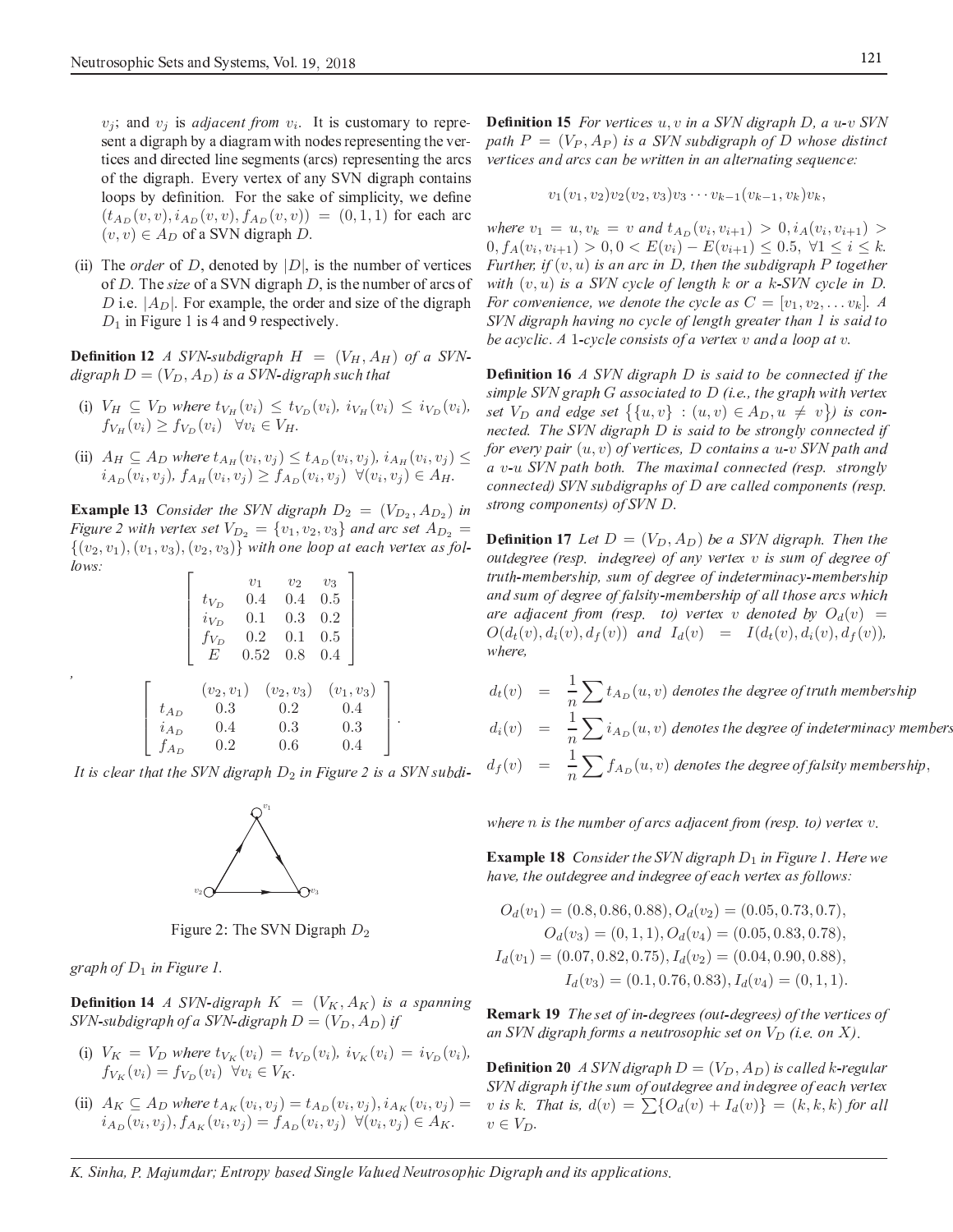**Definition 21** A SVN digraph  $D = (V_D, A_D)$  is called strong SVN digraph if

$$
t_{A_D}(v_i, v_j) = min[t_{V_D}(v_i), t_{V_D}(v_j)],
$$
  
\n
$$
i_{A_D}(v_i, v_j) = max[i_{V_D}(v_i), i_{V_D}(v_j)],
$$
  
\n
$$
f_{A_D}(v_i, v_j) = max[f_{V_D}(v_i), f_{V_D}(v_j)]
$$

for all  $(v_i, v_j) \in A_D$ 

**Example 22** Consider the SVN digraph  $D_3 = (V_{D_3}, A_{D_3})$  in Figure 3 with vertex set  $V_{D_3} = \{v_1, v_2, v_3, v_4\}$  and arc set  $A_{D_3} = \{(v_2, v_1), (v_1, v_3), (v_2, v_3), (v_2, v_4), (v_3, v_4), (v_4, v_1)\}\$ with one loop at each vertex as follows:

|           | $v_1$ | $v_2$                               | $v_3$         | $v_4$ |
|-----------|-------|-------------------------------------|---------------|-------|
| $t_{V_D}$ |       | $0.9 \quad 0.1 \quad 0.5 \quad 0.2$ |               |       |
| $i_{V_D}$ |       | $0.3\quad 0.6\quad 0.1\quad 0.6$    |               |       |
| $f_{V_D}$ |       | $0.8$ $0.1$ $0.5$ $0.1$             |               |       |
| F         |       | $0.3 \quad 0.6$                     | $0.2^{\circ}$ | (0.4) |



Figure 3: The SVN Digraph  $D_3$ 

**Definition 23** A SVN digraph  $D = (V_D, A_D)$  corresponding to a SVNS  $V_D$  is called complete if the following holds:

- (i)  $V_D = \{v_1, v_2, v_3, \ldots, v_n\}.$
- (ii)  $A_D = \{(v_i, v_j); v_i, v_j \in V_D\}$ provided  $E(v_i) = E(v_i)$   $\forall v_i \in V_D$ .

**Example 24** Consider the SVN digraph  $D_4 = (V_{D_4}, A_{D_4})$  in Figure 4 with vertex set  $V_{D_4} = \{v_1, v_2, v_3\}$  and arc set  $A_{D_4}$  $\{(v_2, v_1), (v_1, v_3), (v_2, v_3), (v_1, v_2), (v_3, v_1), (v_3, v_2)\}\$  with one loop at each vertex as follows:

|           | v <sub>1</sub> | v <sub>2</sub> | $v_3$ |  |
|-----------|----------------|----------------|-------|--|
| $t_{V_D}$ | 0.5            | 0.4            | 0.7   |  |
| $i_{V_D}$ | 0.2            | 0.2            | 0.2   |  |
| $f_{V_D}$ | 0.4            | 0.5            | 0.5   |  |
| $E(v_i)$  | 0.46           | 0.46           | 0.46  |  |



Figure 4: The SVN Digraph  $D_4$ 

In  $D_4$ , we consider that each non-loop arc has neutrosophic value as  $(0.4, 0.2, 0.5)$ . It is clear that the SVN digraph  $D_4$  is a complete digraph and also a  $k$ -regular digraph.

- **Remark 25** (i) There does not exist any asymmetric SVN digraph with a cycle of length  $\geq$  3. Suppose an asymmetric cyclic SVN digraph  $D = (V_D, A_D)$  has vertex set  $V_D = \{v_1, v_2, v_3, \ldots, v_n\}$ . Without loss of generality, let D has a cycle of length 3 say  $\langle v_1, v_2, v_3 \rangle$ . Then we have  $E(v_1) > E(v_2) > E(v_3) > E(v_1)$ - which is impossible. Hence D does not have a cycle of length  $> 3$ .
- (ii) Every SVN digraph D is self-complementary. For any SVN digraph having vertex set  $V_D$  and its complement set  $V_D^C$ , each vertex have same entropy. Hence the result follows.

**Definition 26** Suppose  $D = (V_D, A_D)$  and  $H = (V_H, A_H)$  be two SVN digraphs with  $|V_D| = |V_H| = n$  corresponding to the SVNS  $V_D$  and  $V_H$  over an universal set X. Then the union of two SVN digraphs  $D$  and  $H$  is defined as a SVN digraph  $C =$  $(V_C, A_C)$  in which the following holds;

- (i)  $V_C = V_D \cup V_H$ ,
- (ii)  $t_{V_C}(v) = max(t_{V_D}(v), t_{V_H}(v));$  $i_{V_C}(v) = max(i_{V_D}(v), i_{V_H}(v));$  $f_{V_{C}}(v) = min(f_{V_{D}}(v), f_{V_{H}}(v)); \forall v \in V_{D} \cup V_{H}$  and,
- (iii)  $A_C = \{(v_i, v_j); (v_i, v_j) \in V_C \times V_C\}$  provided  $0 < E(v_i)$  $E(v_i) \leq 0.5$

**Definition 27** Suppose  $D = (V_D, A_D)$  and  $H = (V_H, A_H)$  be two SVN digraphs with  $|V_D| = |V_H|$  corresponding to the SVNS  $V_D$  and  $V_H$  over an universal set X. Then the intersection of two SVN digraphs  $D$  and  $H$  is defined as a SVN digraph  $C =$  $(V_C, A_C)$  in which the following holds:

- (i)  $V_C = V_D \cap V_H$ .
- (ii)  $t_{V_C}(v) = min(t_{V_D}(v), t_{V_H}(v));$  $i_{V_C}(v) = min(i_{V_D}(v), i_{V_H}(v));$  $f_{V_{C}}(v) = max(f_{V_{D}}(v), f_{V_{H}}(v))$ ;  $\forall v \in V_{D} \cap V_{H}$  and,
- (iii)  $A_C = \{(v_i, v_i); (v_i, v_i) \in V_C \times V_C\}$  provided  $0 \lt E(v_i)$  - $E(v_i) \leq 0.5$

**Definition 28** Suppose  $D = (V_D, A_D)$  and  $H = (V_H, A_H)$  be two SVN digraphs with  $|V_D| = |V_H|$  corresponding to the SVNS  $V_D$  and  $V_H$  over an universal set X. Consider  $V_D = V_H =$ 

K. Sinha, P. Majumdar; Entropy based Single Valued Neutrosophic Digraph and its applications.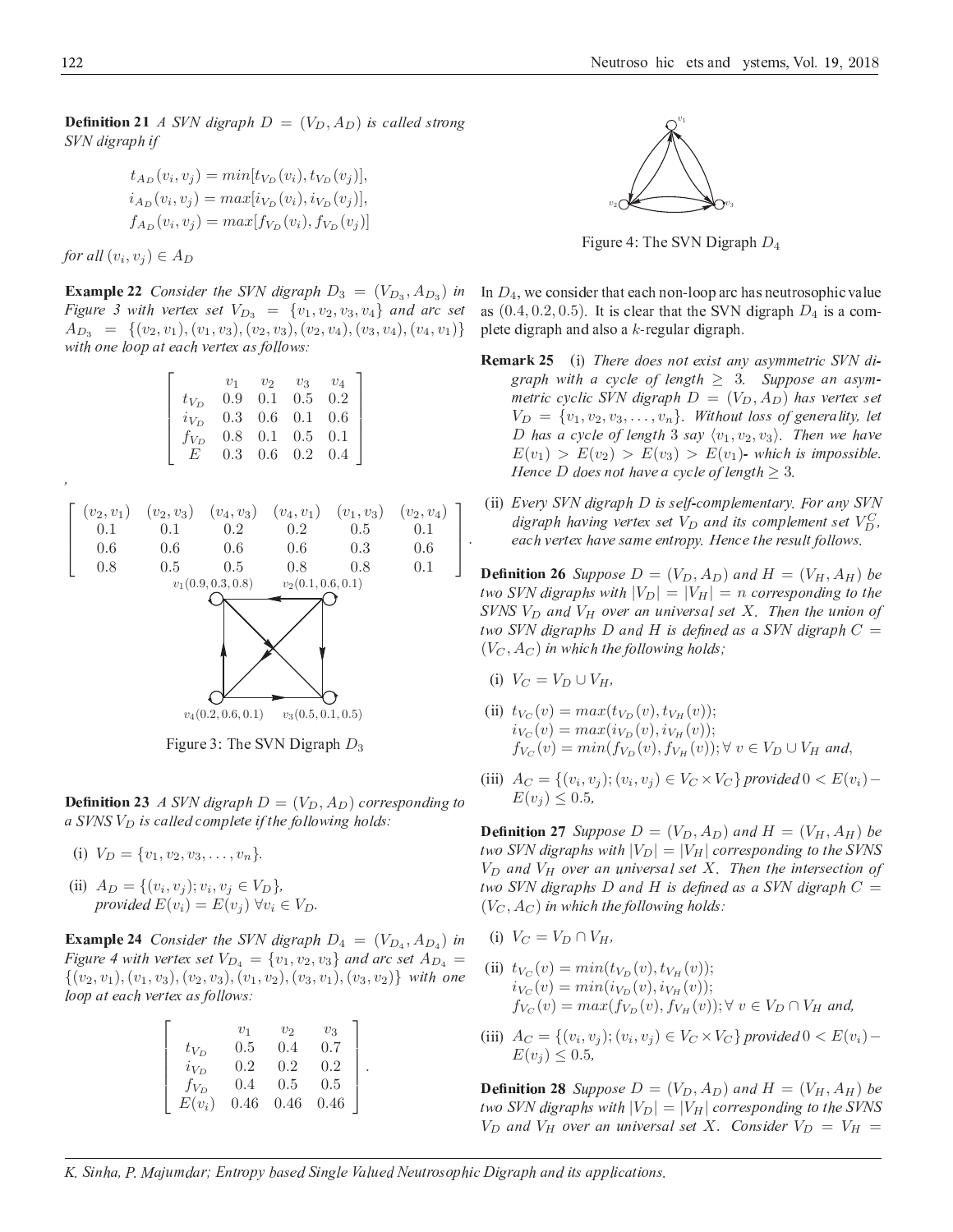$\{v_1, v_2, v_3, \ldots, v_n\}$ . The similarity measure between the neutrosophic digraphs  $D$  and  $H$  can be evaluated by the function,

$$
S(D, H) = \frac{|A_D \cap A_H|}{|A_D \cup A_H|}
$$

where  $|A_D \cap A_H|, |A_D \cup A_H|$  denotes the number of arcs in  $A_D \cap A_H$  and  $A_D \cup A_H$  respectively with a set theoretic point of view.

It is clear that  $S(D, H)$  satisfies the properties of the Definition 4.

#### An application using SVN Digraph 4

In this section, we have applied our SVN digraph to solve a multi-criteria decision-making problem. To find out the best alternative decision set, we will use the idea of model set. For this purpose now, we define a model set  $M =$  $\{(1,0,0.05), (1,0,0.04), (1,0,0.03), (1,0,0.02)\}.$ 

The problem is based on a similar problem discussed in  $\lceil 13 \rceil$ . Now we assume that there exists a set of suppliers  $S = \{S_1, S_2, S_3, S_4\}$  whose performances are examined w.r.t the following criteria  $(T_1, T_2, T_3, T_4)$ , where  $T_1$  the adaptation of new technology,  $T_2$  performance in supply,  $T_3$  the ability of controlling man-power and  $T_4$  quality of service. We will use our proposed decision making technique to select the best supplier. The evaluation of an supplier  $S_i$ ,  $i = 1, 2, 3, 4$  with respect to a criterion  $T_i$ ;  $j = 1, 2, 3, 4$ , it based on the knowledge of a domain expert. For example, the opinion of an expert about a supplier  $S_1$  with respect to a criterion  $T_1$ , is as follows: the statement is good is 0.4 and the statement is poor is 0.3 and the degree of not sure is 0.4. For a neutrosophic point of view, it can be expressed as neutrosophic element  $v_{11} = \{0.4, 0.3, 0.4\}.$ Thus for the alternative  $S_1$ , the neutrosophic set is  $M_1$  =  $\{(0.4, 0.3, 0.40), (0.6, 0.3, 0.30), (0.2, 0.2, 0.5), (0.5, 0.3, 0.2)\}.$ Similarly the other neutrosophic sets for the alternatives  $S_2, S_3, S_4$  respectively are

$$
M_2 = \{(0.4, 0.4, 0.2), (0.5, 0.4, 0.30), (0.5, 0.20, 0.40), (0.5, 0.3, 0.1)\},\
$$

$$
M_3 = \{(0.6, 0.2, 0.2), (0.6, 0.3, 0.40), (0.5, 0.4, 0.10), (0.3, 0.2, 0.40)\},\
$$

$$
M_4 = \{(0.6, 0.2, 0.20), (0.1, 0.4, 0.50), (0.4, 0.2, 0.60), (0.4, 0.1, 0.3)\}
$$

Now we first draw the SVN digraph  $D_M$  for the model set M as follows:

Now draw simultaneously the digraphs we  $D_{M_1}, D_{M_2}, D_{M_3}, D_{M_4}$  in the Figure 6, Figure 7 respectively. In each case we now calculate the similarity measure of each of the digraphs  $D_{M_i}$ ;  $i = 1, 2, 3, 4$ .

(i) 
$$
S_1(D_M, D_{M_1}) = \frac{7}{13} = 0.538
$$

 $v_1(.1, 0, 0.05)$  $v_2(.1, 0, 0.04)$  $v_3(.1, 0, .03)$  $v_4(.1, 0, 0.02)$ 

Figure 5: The SVN Digraph  $D_M$ 



Figure 6: The SVN Digraphs  $D_{M_1}$ ,  $D_{M_2}$ 

(ii)  $S_2(D_M, D_{M_2}) = \frac{9}{11} = 0.81$ (iii)  $S_3(D_M, D_{M_3}) = \frac{6}{14} = 0.42$ (iv)  $S_4(D_M, D_{M_4}) = \frac{8}{12} = 0.666$ 

Therefore as per the similarity measures, the ranking order of the four suppliers is  $S_2 > S_4 > S_1 > S_3$ . Hence, the best supplier is  $S_2$ . From the above example, we can observe that the proposed single valued neutrosophic multi-criteria decision-making method can be handled easily with the help of SVN digraphs. Ashraf et al. [5] have studied SVN graph where as we have tried SVN Digraph. In SVN graph there is no edge direction. Thus it is quite familiar that between any two vertices of SVN graph there is always an arc satisfying some required condition. In SVN digraph theory, between any two vertices there may not be an arc. Here arcs are present depending on the entropy difference of the vertices. Thus these two notions of SVN graphs and digraphs are completely different. Also Ashraf et al. [5] have studied regular SVN graphs which has equal degree of each vertices. But in SVN digraphs all vertices may or may not have same degrees. In future one may study the SVN regular digraphs which may be a completely new idea.



Figure 7: The SVN Digraphs  $D_{M_3}$ ,  $D_{M_4}$ 

K. Sinha, P. Majumdar; Entropy based Single Valued Neutrosophic Digraph and its applications.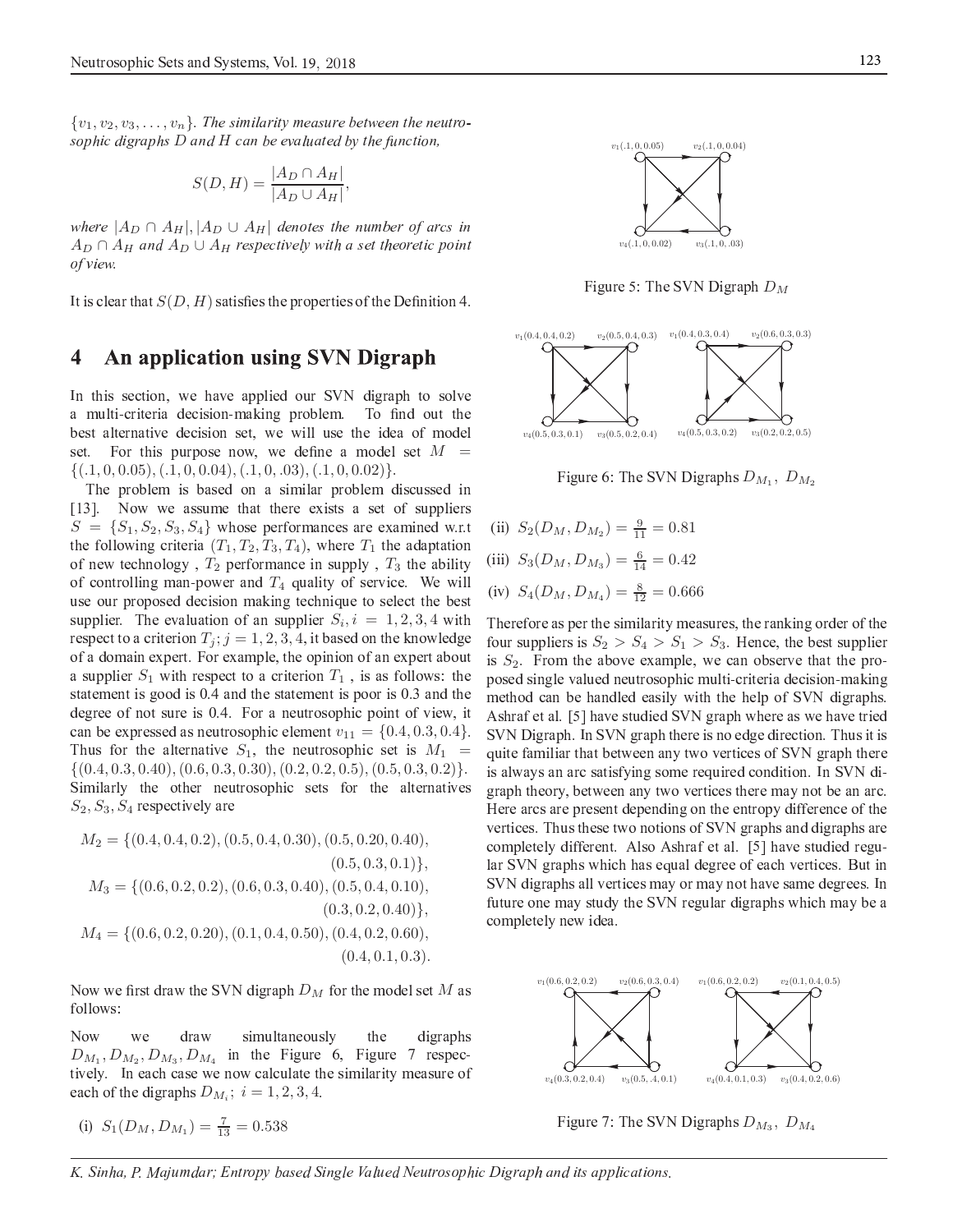#### 5 **Similarity Measure using the Volume** Example 37 Consider the SVN digraph  $D_M$  in Figure 5 in Secof a SVN Digraph

In this section we introduce some new definition which are given below:

**Definition 29** Suppose  $A$  and  $B$  be two SVNS over  $X$ . Then  $A$ is said to be more uncertain than B, denoted by  $A \leq B$ .

(i)  $t_A(x) + f_A(x) \le t_B(x) + f_B(x)$ (ii)  $|i_A(x) - i_{A}c(x)| \leq |i_B(x) - i_{B}c(x)|, \forall \in X.$ 

### Example 30 Suppose

be two SVNS over an universal set  $X = \{x_1, \ldots, x_4\}$ . Then for all  $x_i \in X$ , the above definition  $A \leq B$  is satisfied.

**Remark 31** From Definition 5 and Example 6, it follows that  $E(A) \ge E(B)$  for any two SVNS  $A, B \in X$  with  $A \le B$ .

**Definition 32** Suppose A and B be two SVNS over X. Then their maximum sum  $C = A \bigoplus B$ , denoted by  $Max(A, B)$  is again an SVNS on X which is defined as follows:

- (i)  $t_c(x) = max\{t_A(x), t_B(x)\},\$
- (ii)  $f_c(x) = max{f_A(x), f_B(x)}$
- (iii)  $i_c(x) = max\{ |i_A(x) i_{A}c(x)|, |i_B(x) i_{B}c(x)| \}, \forall x \in$  $X$ .

**Example 33** From Example 30, it follows that the SVNS

 $C = \{(0.5, 0.8, 0.6), (0.4, 0.4, 0.4), (0.5, 0.6, 0.6), (0.4, 0.8, 0.5)\}\$ 

is the maximum sum of two SVNS  $A, B$  over  $X$ .

**Remark 34** It can be easily proved that  $A, B \leq A \bigoplus B$ . So,  $E(A) \ge E(A \bigoplus B)$  and  $E(B) \ge E(A \bigoplus B)$ . Therefore

$$
2E(A \bigoplus B) \le E(A) + E(B).
$$

**Definition 35** Suppose  $V_D$  and  $V_H$  are two SVNS over an universal set X such that  $V_D = V_H = \{v_1, v_2, \dots, v_n\}$ . Consider  $D = (V_D, A_D)$  and  $H = (V_H, A_H)$  be two SVN digraph corresponding to the SVN set D and H respectively. Then the maximum sum digraph  $C$  of two digraphs  $D, H$  is a SVN digraph  $C =$  $(V_C, A_C)$  where  $V_C = V_D \bigoplus V_H$  and  $A_C = \{(v_i, v_j); (v_i, v_j) \in$  $V_C \times V_C$  provided  $0 < E(v_i) - E(v_j) \leq 0.5$ .

**Definition 36** Suppose  $D_1 = (V_{D_1}, A_{D_1})$  be a SVN digraph over a set X. Then the volume of a SVN digraph  $D_1$  is defined as

$$
Vol(G) = \sum_{v \in V_{D_1}} E(v) = E(V_{D_1}).
$$

tion 4. Then the volume of the digraph  $D_M$  is

$$
Vol(D_M) = \sum \{ E(v_1) + E(v_2) + E(v_3) + E(v_4) \}
$$

 $= 0.85 + 0.84 + 0.83 + 0.82 = 3.34.$ 

**Definition 38** Now we define the similarity measure between two SVN digraph D and H as follows:

$$
S(V, H) = \frac{2Vol(V_D \bigoplus V_H)}{Vol(V_D) + Vol(V_H)}
$$

 $A = \{(0.4, 0.3, 0.3), (0.3, 0.5, 0.2), (0.5, 0.4, 0.1), (0.2, 0.2, 0.3)\}\$ , It can be noted that the Definition 4. Now we consider the SVN digraphs  $B = \{(0.5, 0.1, 0.6), (0.4, 0.3, 0.4), (0.4, 0.2, 0.6), (0.4, 0.1, 0.5)\}\ D_M, D_{M_i}, i = 1...$ , 4 in Figure 5,6,7 in Section 4 and calculate the similarity measure between them by using the Definition 38. Here we the following result obtained by the Definition 38:

> (i)  $S_1(D_M, D_{M_1}) = \frac{1.8}{5.96} = 0.30$ (ii)  $S_2(D_M, D_{M_2}) = \frac{2.2}{6.46} = 0.34$ (iii)  $S_3(D_M, D_{M_3}) = \frac{1.8}{5.68} = 0.31$ (iv)  $S_4(D_M, D_{M_4}) = \frac{1.8}{5.55} = 0.32$

According to the similarity measure followed by the Definition 38 we have obtained the order  $S_2 > S_4 > S_3 > S_1$ . Hence the best supplier is  $S_2$ .

Thus it can be seen that using both the techniques described in Section 4 and 5, we have got a similar result using SVN digraphs.

#### 6 **Conclusion**

Although Fuzzy digraph theory is very successful in handling uncertainties arising from vagueness or partial belongingness of an element in a set, it cannot model all sorts of uncertainties prevailing in different real physical problems such as problems involving incomplete information. Hence further generalizations of fuzzy and intuitionistic fuzzy digraphs are required. So there are also scopes of evolution of new theories which will have more powers of handling different kinds of uncertainties. Unlike in intuitionistic fuzzy digraphs, where the incorporated uncertainty is dependent of the degree of belongingness and degree of nonbelongingness, here the uncertainty present, i.e. indeterminacy factor, is independent of truth and falsity values. Single valued neutrosophic digraphs were motivated from the practical point of view and that can be used in real scientific and engineering applications. The single valued neutrosophic digraph theory is a generalization of fuzzy digraph theory, intuitionistic digraph theory.

SVN digraph theory is based on the entropy differences of the vertices of SVN digraph. It represents a SVN neutrosophic Set which is used as the vertices of the SVN digraph. In fuzzy digraph theory or Intuitionistic Fuzzy digraph theory, arcs of these

K. Sinha, P. Majumdar; Entropy based Single Valued Neutrosophic Digraph and its applications.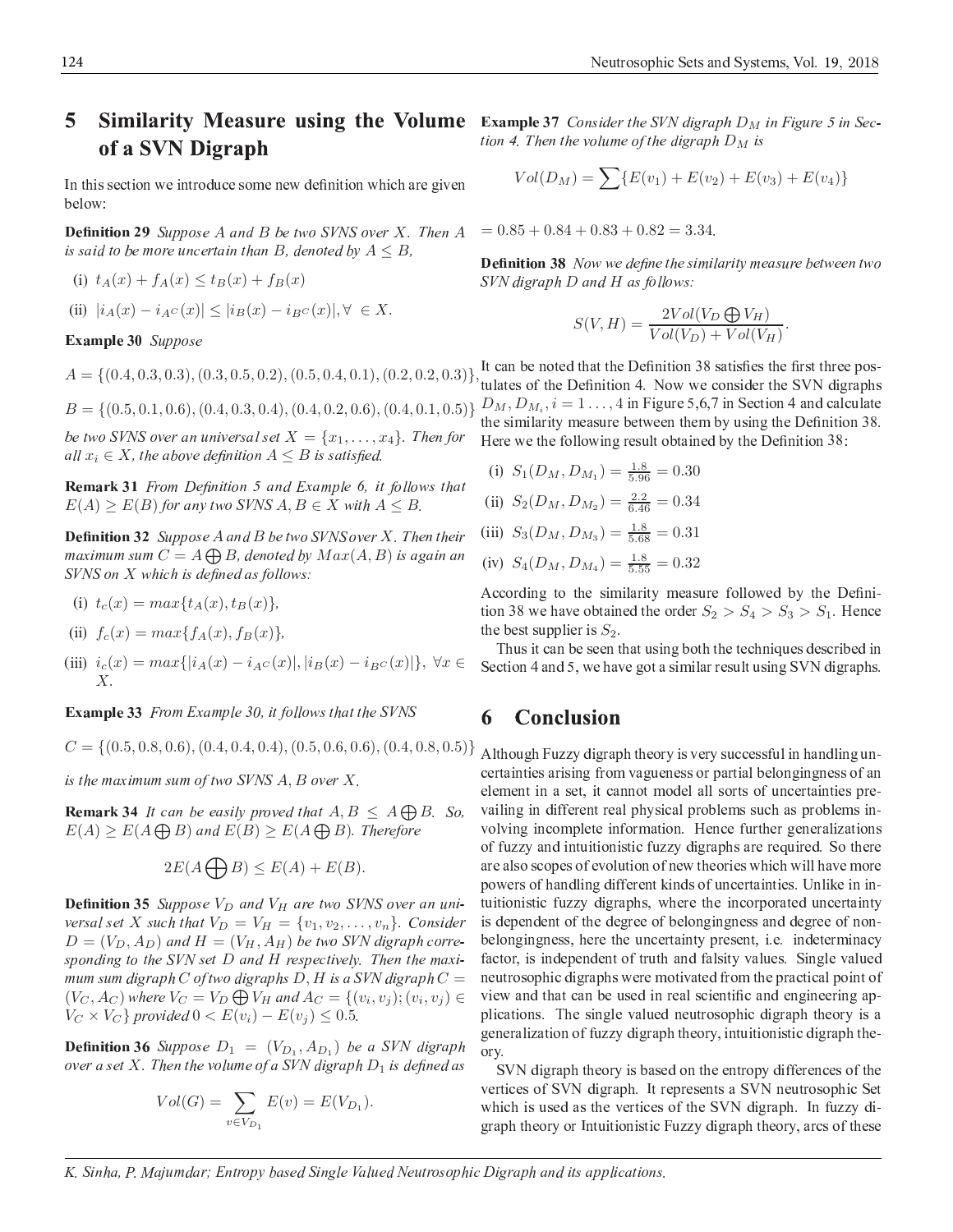digraphs arises depending on the binary relations of the vertices. In SVN digraphs, every vertices have loop it it where as in other theories it may not be possible. Thus the recently proposed notion of SVN digraph theory is a general formal framework for studying uncertainties arising due to 'indeterminacy' factors. Also single valued neutrosophic digraph theory can be used in modeling real scientific and engineering problems. It is also possible to combine neutrosophic digraphs with other digraphs such as soft digraphs etc. to generate different hybrid graphical structure. Therefore the study of neutrosophic digraph theory and its properties have a considerable significance in the sense of applications as well as in understanding the fundamentals of uncertainty. This new topic is very sophisticated and it has immense possibilities which are to be explored.

Smarandache gave the idea of a neutrosophic set to deal with uncertain, incomplete, and inconsistent information that exist in real world. It has been seen that the neutrosophic set draws a special attraction to the researchers than classical set, fuzzy set, interval valued fuzzy set, intuitionistic fuzzy set, interval valued intuitionistic fuzzy set etc. simply because all these sets can be obtained from a neutrosophic set as special cases. In this paper we have developed the SVN digraph theory and studied some of its important properties and shown its application in solving multi-criteria decision making problem. In future, one may further study the deeper properties of SVN digraphs and may apply it in solving many real life problems which involves uncertainty.

## **References**

- [1] M. Ali et al., The theory of Neutrosphic cubic Sets and their *applications in pattern recongnization*, Journal of Intelligent and Fuzzy Systems, 30 (2016), 1957-1963.
- [2] M. Ali et al., Complex neutrosophic set, Neural Computing Appl.,  $25(2016)$ ,  $1-18$ .
- [3] Q. Ansari et al., Neutrosophic classifier, an extension of *fuzzy classifier*, Applied soft computing, 13 (2012), 563– 573.
- [4] Q. Ansari et al., *Extensension to fuzzy logic representa*tion; moving towards neutrosophic logic-a new laboratory, Fuzzy systems IEEE international conference, (2013), 1–8.
- [5] S. Ashraf et al., Regularity of graphs in single valued neutrosophic environment, Journal of Intelligent and Fuzzy Systems, 33 (2017), 529–542.
- [6] K. Atanassov, *Intuitionistic fuzzy sets*, Fuzzy Sets and Systems, 20 (1986), 87-96.
- [7] A. Aydodu, On Similarity and Entropy of Single Valued Neutrosophic Sets, Gen. Math. Notes, 29 (2015), 67-74.
- [8] S. Broumi et al., New distance and similarity measures of *interval neutrosophic sets*, International Fusion, IEEE 17th international conference, China, (2014), 1-7.
- [9] S. Broumi et al., *Single Valued Neutrosophic graphs*, Jounal of New theory, 10 (2016), 86–101.
- [10] S. Broumi et al., Isolated single valued neutrosophic *graphs*, Neutrosophic Sets and Systems, 11 (2016), 74–78.
- [11] S. Broumi et al., Single valued neutrosophic graphs: degree, order and size., IEEE International Conference on Fuzzy Systems (FUZZ), (2016), 2444–2451.
- [12] U. Cerruti, *Graphs and Fuzzy graphs*, Fuzzy Information and Decision process, M.M. gupta editor, North Holland publishing, (1982), 123–131.
- [13] I.C. Chen et al., Intuitionistic fuzzy Choquet integral operator for multi-criteria decision making, Expert System with Applications, 37 (2010), 149-157.
- [14] G. Chartrand and L. Lesniak, Graphs and Digraphs, Fourth Edition, Chapman and Hall/CRC, London, (2005).
- [15] A.N. Gani et al., Order and Size in Fuzzy Graphs, Bulletin of Pure and Applied Sciences,  $22$  (2003), 145–148.
- [16] A.N. Gani et al., Degree, order and size in Intuitionistic *Fuzzy graphs*, International Journal of Algorithms, Computing and Mathematics,  $3(2010)$ ,  $11-17$ .
- [17] A.N. Gani et al., On Irregular Fuzzy Graphs, Applied Mathematical Sciences, 11 (2012), 517-523.
- [18] W.L. Gau and D.J. Buecher, Vague set, IEEE Trans. System Man. Cybernet, 23(2) (1993), 610–614.
- [19] F. Harary, Graph Theory, Addison-Wesley, Reading, MA,  $(1969).$
- [20] P. Majumdar, Neutrosophic Sets and Its Applications to Decision Making, Computational Intelligence for Big Data Analysis, (2015), 97-115.
- [21] K. Sinha and P. Majumdar, Soft digraphs, Operations and Applications, Annals of Fuzzy Mathematics and Informatics, 12(6) (2016), 791-804.
- [22] F. Smarandache, Neutrosophic set- a generalization of the intuitionistic fuzzy set, Granular Computing, **IEEE** international conference,  $(2006)$ DOI:10.1109/GRC.2006.1635754, 38-42.
- [23] F. Smarandache, A geometric interpretation of the neutrosophic sets, Granular Computing, IEEE international conference, (2011) DOI:10.1109/GRC.2011.6122665, 602-606.
- [24] F. Smarandache, Types of Neutrosophic Graphs and Neutrosophic Algebraic Structures together with their applications in technology, , Universitatea Transilvania din Brasov Brasov, Romania, (2015).